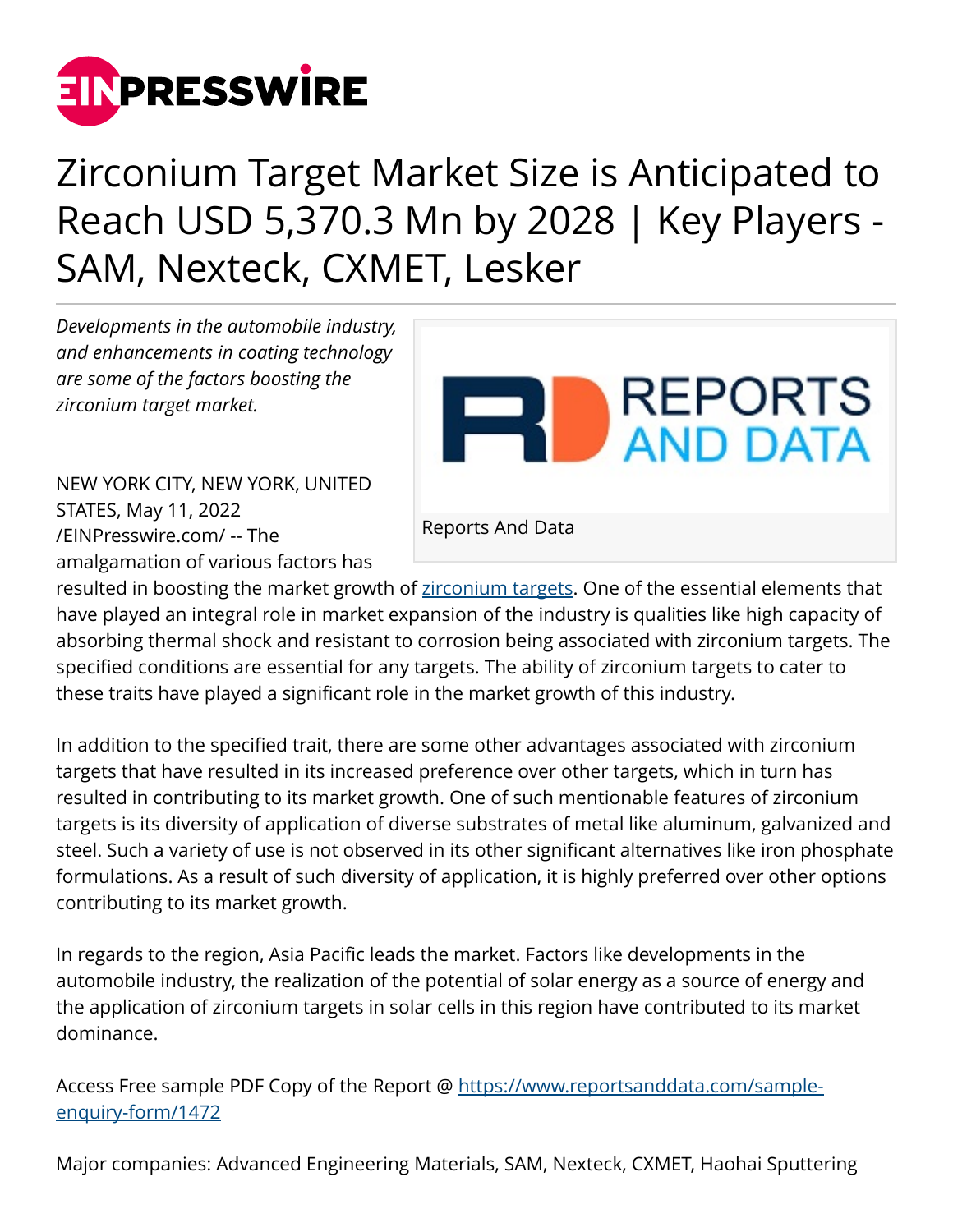Targets, Boxin Metal Materials, Fine Metals, ZNXC, Lesker, Firmetal.

Further key findings from the report suggest

The weight of zirconium targets are very low- 5-25 mg/ft2 as compared to its alternatives that are usually very heavy. Such traits of zirconium targets makes it a practical option for use that results in its increased preference, and in turn, have a positive impact on market growth.

The zirconium targets market held a market share of USD 5,370.3 Million in the year 2020 and is forecasted to grow at a rate of 1.9% during the forecast period.

In regards to raw materials required for zirconium targets, zirconium occupies the largest market share. It generated the highest revenue of USD 4.8 Million in 2020 with a growth rate of 2.3% during the forecast period. Traits like corrosion resistant, adaptability to the immediate environment are associated with zirconium that is essential to be met by any metal targets. The association of the mentioned traits has resulted in its market dominance.

In context to coating methods used for the production of zirconium targets, thermal evaporation occupies the largest market share. In the year 2020, it generated the highest revenue of USD 2.85 Million. Its long association with the sector have contributed to its market share. However, recent developments in sputtering methods have resulted in advancements in this method, like magnetron sputtering coating that is forecasted to have a positive impact on the market growth of this segment. The positive effect on its market growth is forecasted to yield it the highest growth rate of 2.5% during the forecast period.

To know more about the report @ [https://www.reportsanddata.com/report-detail/zirconium](https://www.reportsanddata.com/report-detail/zirconium-target-market)[target-market](https://www.reportsanddata.com/report-detail/zirconium-target-market)

Segments covered in the report:

This report forecasts volume and revenue growth at a global, regional & country level, and provides an analysis on the industry trends in each of the sub-segments from 2016 to 2026. For the purpose of this study, Reports and Data have segmented the market on the basis of type, ingredient type, application and regional analysis.

Raw materials Type Outlook (Volume, Kilo Tons; Revenue, USD Million; 2020-2028)

Zirconium Hydrogen fluoride Iron Chromium **Others** 

Coating method Type Outlook (Volume, Kilo Tons; Revenue, USD Million; 2020-2028)

Thermal Evaporation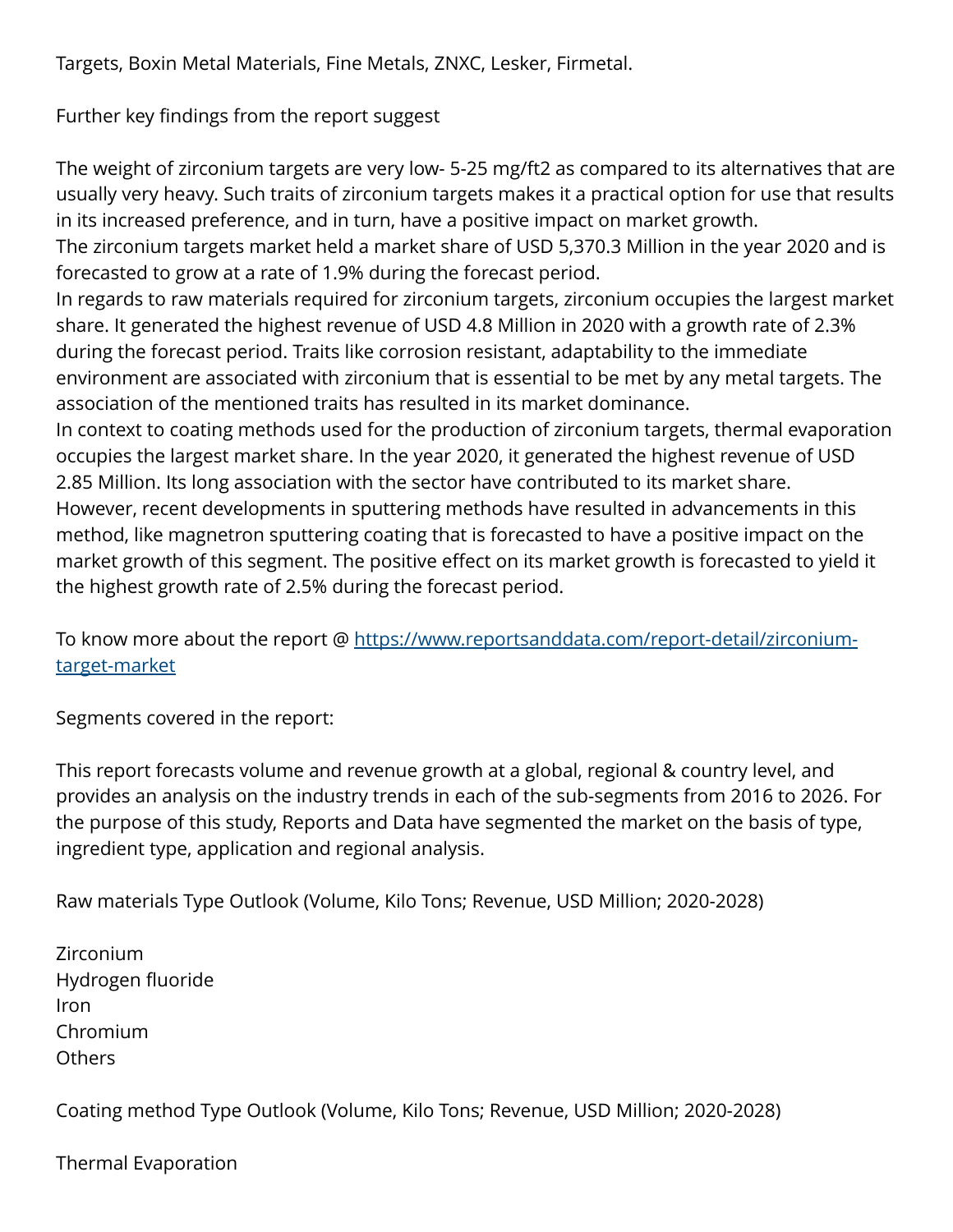## Sputtering

Application area Type Outlook (Volume, Kilo Tons; Revenue, USD Million; 2020-2028)

Solar Energy Electronics & Semiconductors Display industry Automobile industry Others

Ask for Customize Research Report @ [https://www.reportsanddata.com/request-customization](https://www.reportsanddata.com/request-customization-form/1472)[form/1472](https://www.reportsanddata.com/request-customization-form/1472)

Regional Outlook (Revenue, USD Billion; 2020-2028)

North America Europe Asia Pacific Latin America Middle East & Africa Read More Related Reports:

Carbon Felt and Graphite Felt Market: [https://www.globenewswire.com/news](https://www.globenewswire.com/news-release/2019/07/17/1884117/0/en/Carbon-Felt-and-Graphite-Felt-Market-To-Reach-USD-0-66-Billion-By-2026-Reports-And-Data.html)[release/2019/07/17/1884117/0/en/Carbon-Felt-and-Graphite-Felt-Market-To-Reach-USD-0-66-](https://www.globenewswire.com/news-release/2019/07/17/1884117/0/en/Carbon-Felt-and-Graphite-Felt-Market-To-Reach-USD-0-66-Billion-By-2026-Reports-And-Data.html) [Billion-By-2026-Reports-And-Data.html](https://www.globenewswire.com/news-release/2019/07/17/1884117/0/en/Carbon-Felt-and-Graphite-Felt-Market-To-Reach-USD-0-66-Billion-By-2026-Reports-And-Data.html)

Can Coatings Market: [https://www.globenewswire.com/news](https://www.globenewswire.com/news-release/2019/08/08/1899339/0/en/Can-Coating-Market-To-Reach-USD-2-71-Billion-By-2026-Reports-And-Data.html)[release/2019/08/08/1899339/0/en/Can-Coating-Market-To-Reach-USD-2-71-Billion-By-2026-](https://www.globenewswire.com/news-release/2019/08/08/1899339/0/en/Can-Coating-Market-To-Reach-USD-2-71-Billion-By-2026-Reports-And-Data.html) [Reports-And-Data.html](https://www.globenewswire.com/news-release/2019/08/08/1899339/0/en/Can-Coating-Market-To-Reach-USD-2-71-Billion-By-2026-Reports-And-Data.html)

Anti-Slip Coating Market: [https://www.globenewswire.com/news](https://www.globenewswire.com/news-release/2019/09/09/1912998/0/en/Anti-Slip-Coating-Market-To-Reach-USD-179-3-Million-By-2026-Reports-And-Data.html)[release/2019/09/09/1912998/0/en/Anti-Slip-Coating-Market-To-Reach-USD-179-3-Million-By-](https://www.globenewswire.com/news-release/2019/09/09/1912998/0/en/Anti-Slip-Coating-Market-To-Reach-USD-179-3-Million-By-2026-Reports-And-Data.html)[2026-Reports-And-Data.html](https://www.globenewswire.com/news-release/2019/09/09/1912998/0/en/Anti-Slip-Coating-Market-To-Reach-USD-179-3-Million-By-2026-Reports-And-Data.html)

Aerosol Valves Market:<https://www.reportsanddata.com/report-detail/aerosol-valves-market>

Potassium Sulfate Market: [https://www.reportsanddata.com/report-detail/potassium-sulfate](https://www.reportsanddata.com/report-detail/potassium-sulfate-market)[market](https://www.reportsanddata.com/report-detail/potassium-sulfate-market)

## About Us:

Reports and Data is a market research and consulting company that provides syndicated research reports, customized research reports, and consulting services. Our solutions purely focus on your purpose to locate, target, and analyze consumer behavior shifts across